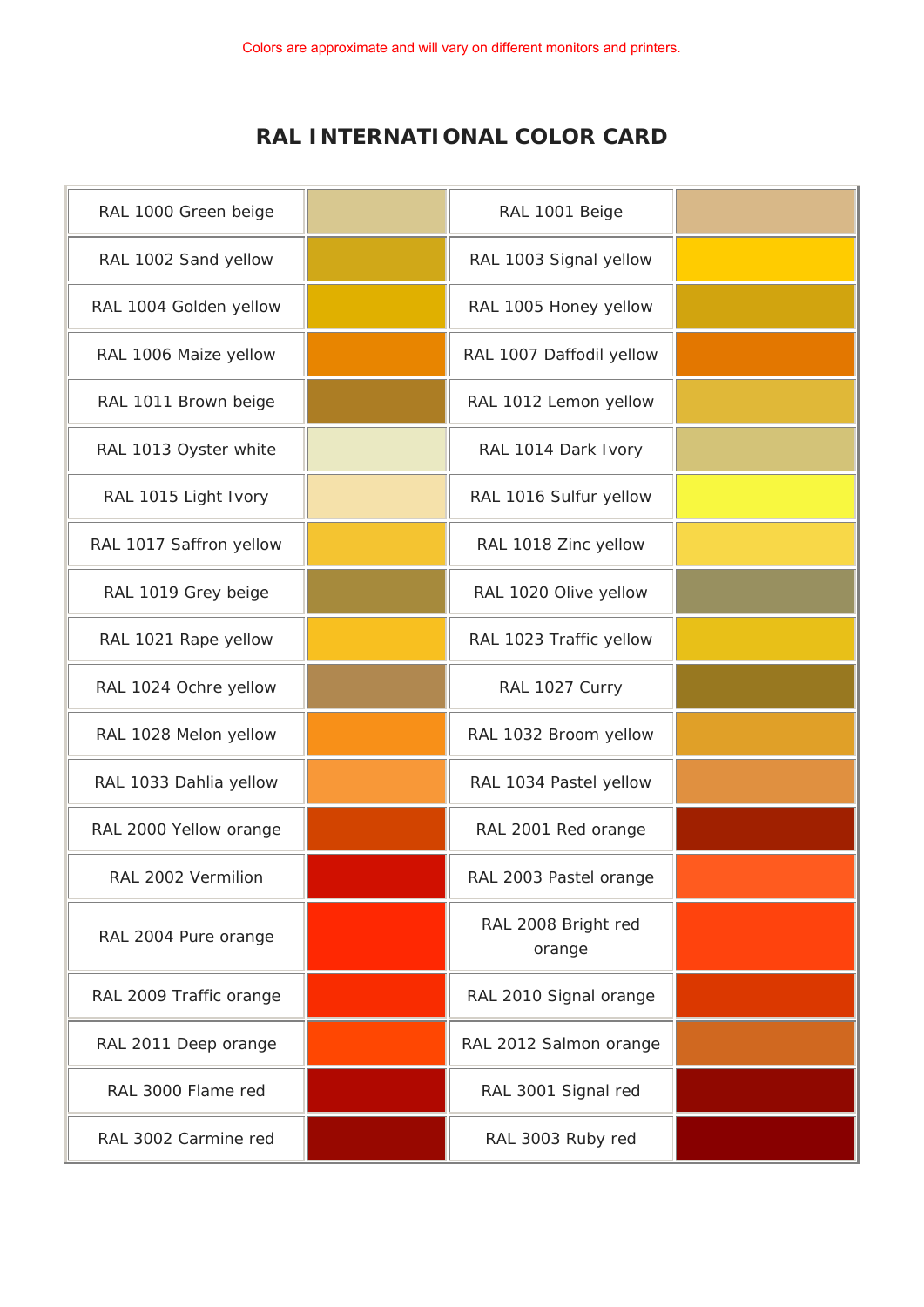## Colors are approximate and will vary on different monitors and printers.

| RAL 3004 Purple red     | RAL 3005 Wine red       |  |
|-------------------------|-------------------------|--|
| RAL 3007 Black red      | RAL 3009 Oxide red      |  |
| RAL 3011 Brown red      | RAL 3012 Beige red      |  |
| RAL 3013 Tomato red     | RAL 3014 Antique pink   |  |
| RAL 3015 Light pink     | RAL 3016 Coral red      |  |
| RAL 3017 Rose           | RAL 3018 Strawberry red |  |
| RAL 3020 Traffic red    | RAL 3022 Salmon pink    |  |
| RAL 3027 Rasberry red   | RAL 3031 Orient red     |  |
| RAL 4001 Red Iilac      | RAL 4002 Red violet     |  |
| RAL 4003 Heather violet | RAL 4004 Claret violet  |  |
| RAL 4005 Blue lilac     | RAL 4006 Traffic purple |  |
| RAL 4007 Purple violet  | RAL 4008 Signal violet  |  |
| RAL 4009 Pastel violet  | RAL 4010 Tele magenta   |  |
| RAL 5000 Violet blue    | RAL 5001 Green blue     |  |
| RAL 5002 Ultramarine    | RAL 5003 Sapphire blue  |  |
| RAL 5004 Black blue     | RAL 5005 Signal blue    |  |
| RAL 5007 Brilliant blue | RAL 5008 Grey blue      |  |
| RAL 5009 Azure blue     | RAL 5010 Gentian blue   |  |
| RAL 5011 Steel blue     | RAL 5012 Light blue     |  |
| RAL 5013 Cobalt blue    | RAL 5014 Pigeon blue    |  |
| RAL 5015 Sky blue       | RAL 5017 Traffic blue   |  |
| RAL 5018 Turqoise blue  | RAL 5019 Capri blue     |  |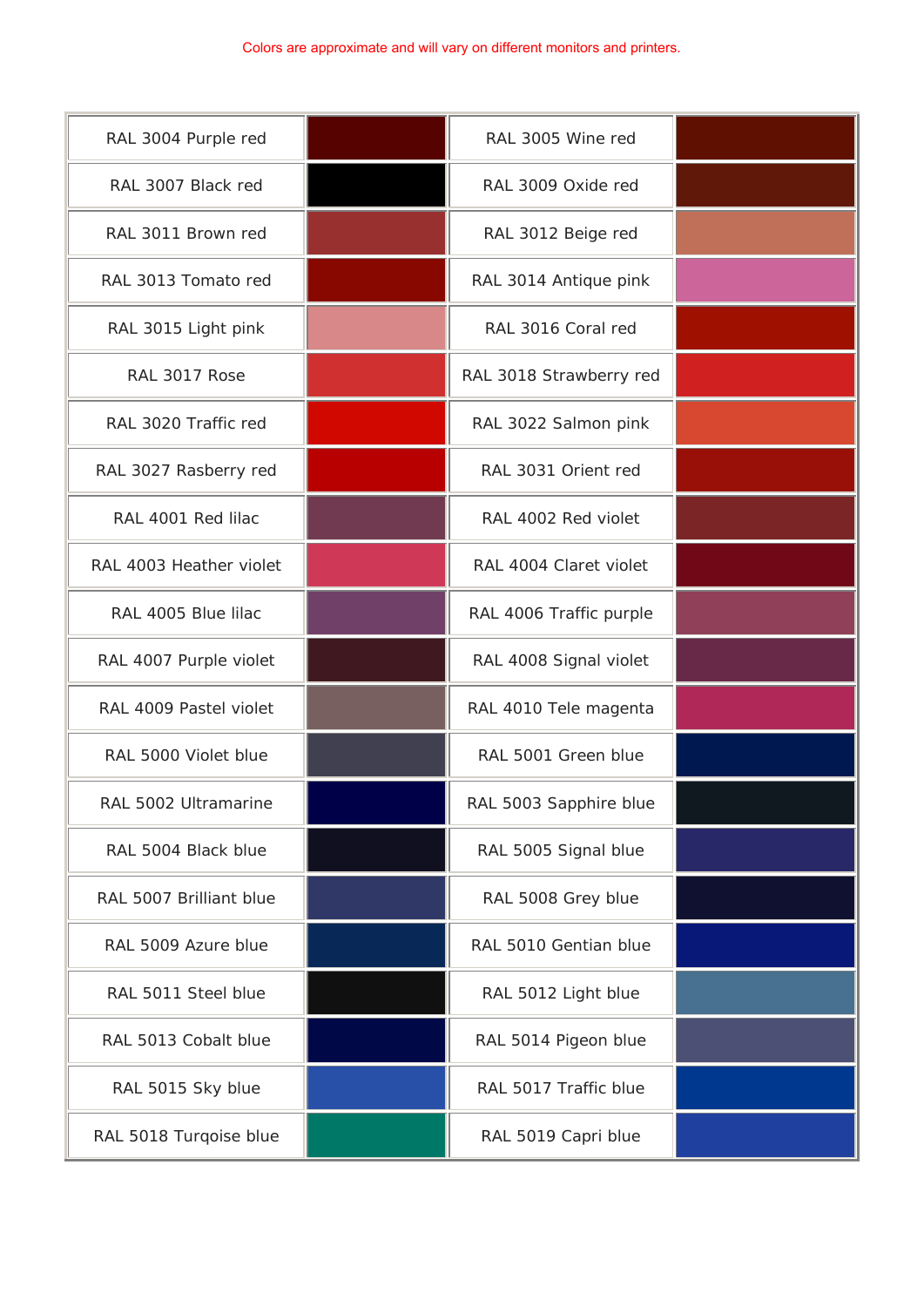| RAL 5020 Ocean blue       | RAL 5021 Water blue      |  |
|---------------------------|--------------------------|--|
| RAL 5022 Night blue       | RAL 5023 Distant blue    |  |
| RAL 5024 Pastel blue      | RAL 6000 Patina green    |  |
| RAL 6001 Emerald green    | RAL 6002 Leaf green      |  |
| RAL 6003 Olive green      | RAL 6004 Blue green      |  |
| RAL 6005 Moss green       | RAL 6006 Grey olive      |  |
| RAL 6007 Bottle green     | RAL 6008 Brown green     |  |
| RAL 6009 Fir green        | RAL 6010 Grass green     |  |
| RAL 6011 Reseda green     | RAL 6012 Black green     |  |
| RAL 6013 Reed green       | RAL 6014 Yellow olive    |  |
| RAL 6015 Black olive      | RAL 6016 Turquoise green |  |
| RAL 6017 May green        | RAL 6018 Yellow green    |  |
| RAL 6019 Pastel green     | RAL 6020 Chrome green    |  |
| RAL 6021 Pale green       | RAL 6022 Olive drab      |  |
| RAL 6024 Traffic green    | RAL 6025 Fern green      |  |
| RAL 6026 Opal green       | RAL 6027 Light green     |  |
| RAL 6028 Pine green       | RAL 6029 Mint green      |  |
| RAL 6032 Signal green     | RAL 6033 Mint turquoise  |  |
| RAL 6034 Pastel turquoise | RAL 7000 Squirrel grey   |  |
| RAL 7001 Silver grey      | RAL 7002 Olive grey      |  |
| RAL 7003 Moss grey        | RAL 7004 Signal grey     |  |
| RAL 7005 Mouse grey       | RAL 7006 Beige grey      |  |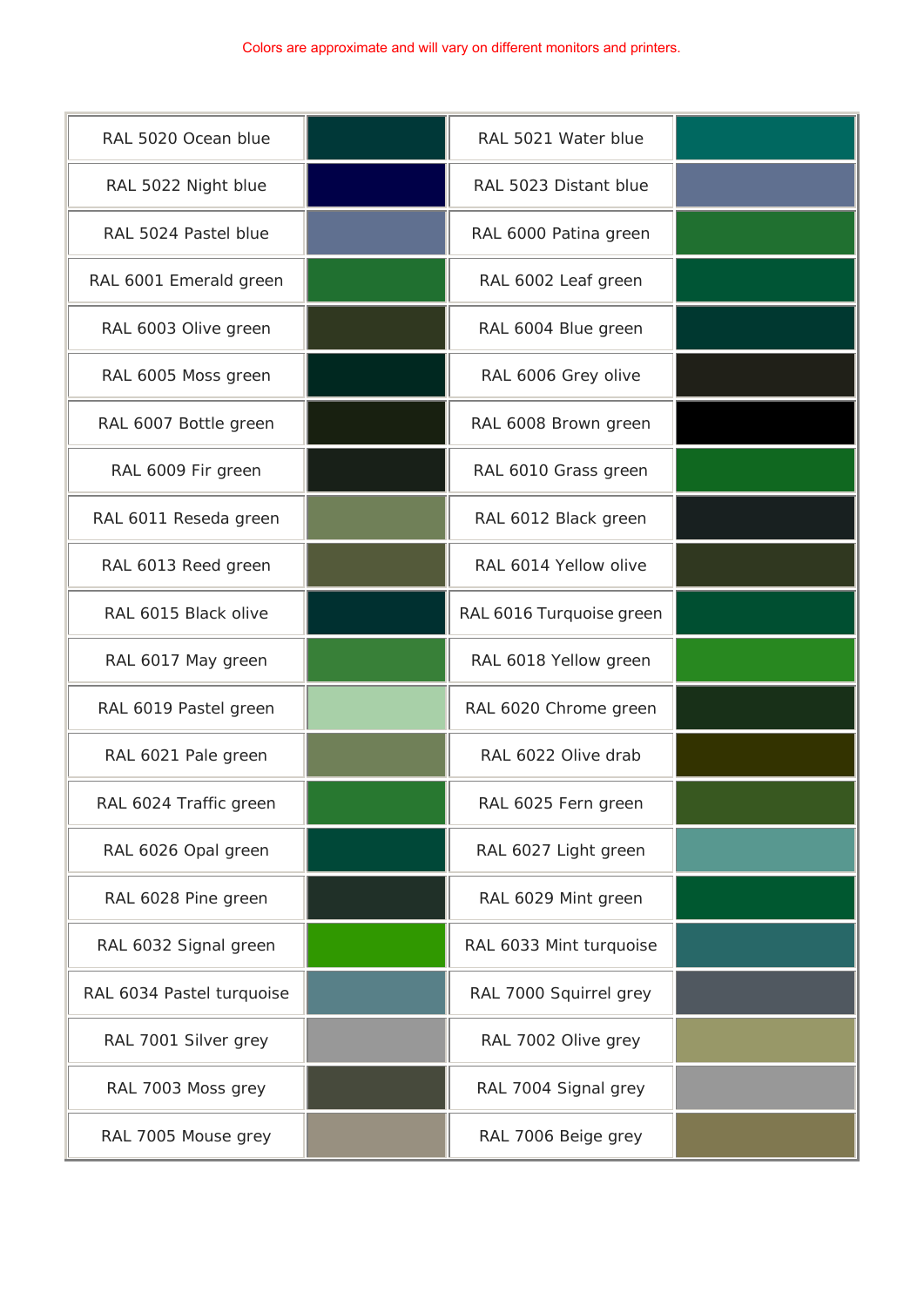## Colors are approximate and will vary on different monitors and printers.

| RAL 7008 Khaki grey     | RAL 7009 Green grey      |  |
|-------------------------|--------------------------|--|
| RAL 7010 Tarpaulin grey | RAL 7011 Iron grey       |  |
| RAL 7012 Basalt grey    | RAL 7013 Brown grey      |  |
| RAL 7015 Slate grey     | RAL 7016 Anthracite grey |  |
| RAL 7021 Black grey     | RAL 7022 Umber grey      |  |
| RAL 7023 Concrete grey  | RAL 7024 Graphite grey   |  |
| RAL 7026 Granite grey   | RAL 7030 Stone grey      |  |
| RAL 7031 Blue grey      | RAL 7032 Pebble grey     |  |
| RAL 7033 Cement grey    | RAL 7034 Yellow grey     |  |
| RAL 7035 Light grey     | RAL 7036 Platinum grey   |  |
| RAL 7037 Dusty grey     | RAL 7038 Agate grey      |  |
| RAL 7039 Quartz grey    | RAL 7040 Window grey     |  |
| RAL 7042 Traffic grey A | RAL 7043 Traffic grey B  |  |
| RAL 7044 Silk grey      | RAL 7045 Tele grey 1     |  |
| RAL 7046 Tele grey 2    | RAL 7047 Tele grey 4     |  |
| RAL 8000 Green brown    | RAL 8001 Ocher brown     |  |
| RAL 8002 Signal brown   | RAL 8003 Clay brown      |  |
| RAL 8004 Copper brown   | RAL 8007 Fawn brown      |  |
| RAL 8008 Olive brown    | RAL 8011 Nut brown       |  |
| RAL 8012 Red brown      | RAL 8014 Sepia brown     |  |
| RAL 8015 Chestnut       | RAL 8016 Mahogany        |  |
| RAL 8017 Chocolate      | RAL 8019 Grey brown      |  |